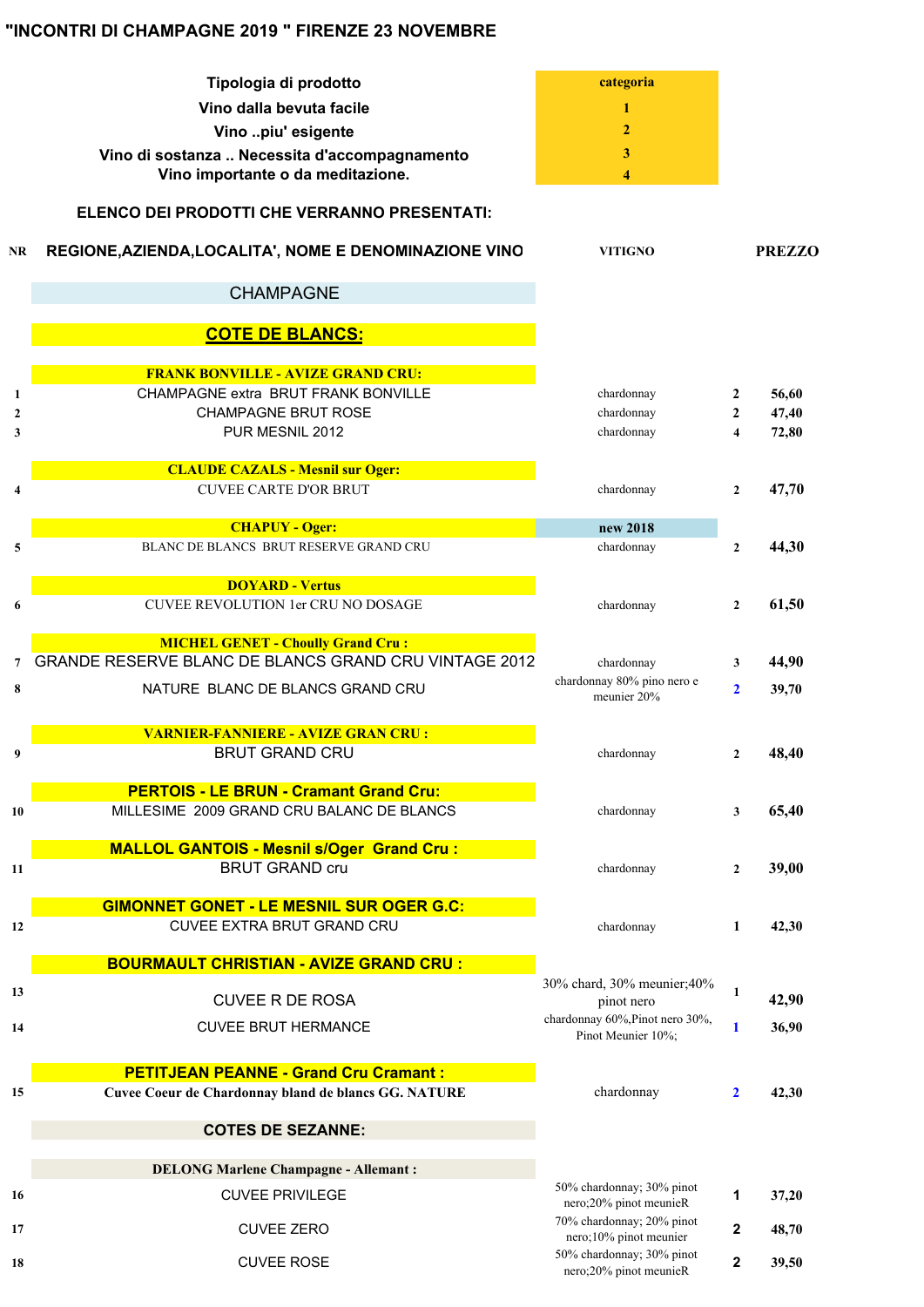|          | <b>VALLEE DE LA MARNE:</b>                                          |                                                                              |                         |                |
|----------|---------------------------------------------------------------------|------------------------------------------------------------------------------|-------------------------|----------------|
|          | <b>DELOUVIN NOVACK - Vandieres:</b>                                 | new 2018                                                                     |                         |                |
| 19       | CARTE d'OR                                                          | pinot meunier                                                                | 1                       | 33,80          |
| 20       | <b>SAUVAGNE NATURE</b>                                              | pinot meunier                                                                | $\mathbf{2}$            | 41,60          |
|          | <b>ERIC TAILLET- Baslieux-sous-Chatillon:</b>                       |                                                                              |                         |                |
| 21       | <b>LE BOIS DE BINSON</b>                                            | <b>LE BOIS DE BINSON</b>                                                     | 4                       | 80,70          |
| 22       | DECENNIE 2004                                                       | 50% pinot<br>meunier,50%chardonnay                                           | 4                       | 82,00          |
|          | <b>VINCENT BLIARD Hautvillers:</b>                                  |                                                                              |                         |                |
| 23       | <b>BRUT CARTE NOIRE</b>                                             | Chardonnay, Pinot Nero, Pinot<br>meunier                                     | $\overline{\mathbf{3}}$ | 50,80          |
|          | LEMAIRE R.C. - VILLERS SOUS CHATILLON:                              |                                                                              |                         |                |
| 24       | Champagne CUVEE TRIANON                                             | pinot meunier                                                                | $\mathbf{2}$            | 37,90          |
| 25       | Champagne ROSE' DE SAIGNEE'                                         | pinot meunier                                                                | 3                       | 47,40          |
|          | <b>SENDRON DESTOUCHES - Le Breuil:</b>                              | new 2018                                                                     |                         |                |
| 26       | <b>CUVEE TRADITION BRUT</b>                                         | 90% pinot meunier, 10% pinot<br>nero                                         | $\mathbf{1}$            | 34,20          |
|          | <b>CHAMPAGNE SERVEAUX - Passy sur Marne:</b>                        |                                                                              |                         |                |
| 27       | MEUNIER D'ANTAN BRUT                                                | 100% MEUNIER                                                                 | $\mathbf{2}$            | 49,70          |
|          | <b>VADIN - PLATEAU - Cumieres:</b>                                  |                                                                              |                         |                |
| 28       | <b>BLANC DE NOIRS</b>                                               | 60% pinot meunier, 40% pinot<br>nero                                         | $\overline{2}$          | 38,40          |
|          | <b>MONTAGNE DE REIMS:</b>                                           |                                                                              |                         |                |
|          | <b>HENRIET BAZIN - VILLERS MARMERY:</b>                             |                                                                              |                         |                |
| 29       | <b>GRAND CRU BRUT Blanc de Noirs</b>                                | pinot nero                                                                   | $\mathbf{2}$            | 42,50          |
| 30       | Champagne "CARTE OR" BRUT 1er cru MILLÉSIME 2010                    | 60% pinot nero; 40% chardonnay                                               | 3                       | 50,40          |
|          | <b>BARNAUT EDMONT Bouzy Grand Cru:</b>                              |                                                                              |                         |                |
| 31       | CHAMPAGNE BLANC DE NOIRS BRUT GRAND CRU                             | 33% Chardonnay; 67% Pinot nero                                               | 3                       | 47,10          |
|          | <b>MARC CHAUVET - Rilly-La-Montagne:</b>                            |                                                                              |                         |                |
| 32       | MILLESIME 2009                                                      | 55% Pinot Nero; 10% Pinot<br>Meunier; 35% Chardonnay                         | $\overline{2}$          | 44,80          |
|          |                                                                     |                                                                              |                         |                |
|          | <b>BILLIOT - Ambonnay Grand CRU:</b>                                |                                                                              |                         |                |
| 33       | <b>CUVEE' BRUT RESERVE</b>                                          | 75% pinot nero;25% chardonnay                                                | 2                       | 44,80          |
|          | <b>BERTEMES Fabrice - Trepail:</b>                                  |                                                                              |                         |                |
| 34<br>35 | <b>BLANC DE BLANC EXTRA BRUT MILLESIME 2013</b><br>ROSE' DE SAIGNEE | chardonnay<br>pinot nero                                                     | 3<br>3                  | 54,10<br>47,50 |
|          | <b>GAIDOZ - FORGET - 1er cru Ludes:</b>                             |                                                                              |                         |                |
| 36       | CARTE D'OR 1er cru                                                  | 80% Pinot Meunier, 10% Pinot                                                 | 1                       | 39,50          |
| 37       | <b>BRUT QUINTESSENCE</b>                                            | Nero, 10% Chardonnay<br>33% Pinot Meunier, 33% Pinot<br>Nero, 33% Chardonnay | 4                       | 60,50          |
|          |                                                                     |                                                                              |                         |                |
|          | <b>GUY DE CHASSEY - Louvois:</b>                                    |                                                                              |                         |                |
| 38       | BRUT MILLESIME GRAND CRU 2008<br>EXTRA BRUT 1er cru BLANC DE NOIRS  | 50% pinot nero, 50% chardonnay                                               | 3                       | 57,00          |
| 39       |                                                                     | pinot nero                                                                   | 2                       | 43,00          |
|          | <b>YVES RUFFIN - Avenay-Val-d'Or:</b>                               | 80% CHARDONNAY, 20%                                                          |                         |                |
| 40       | EXTRA BRUT 1er cru                                                  | PINOT NERO                                                                   | $\mathbf{2}$            | 53,80          |
|          | <b>NICOLAS MAILLART - ECUEIL:</b>                                   |                                                                              |                         |                |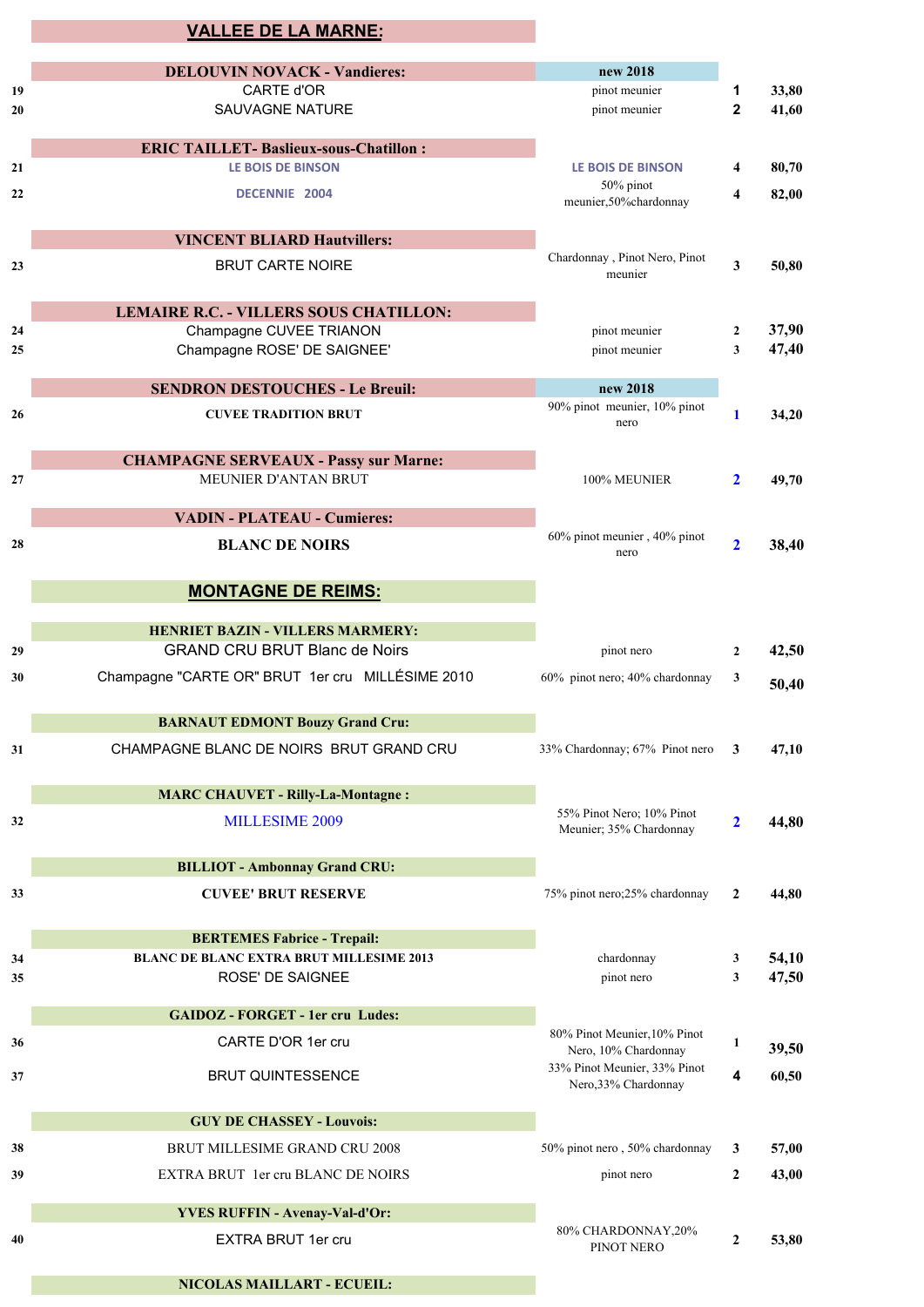| 41 | <b>EXTRA BRUT PLATINE</b>                          | 80% Pinot Nero; 20% Chardonnay                             | $\boldsymbol{2}$        | 47,90  |
|----|----------------------------------------------------|------------------------------------------------------------|-------------------------|--------|
|    | <b>PASCAL MAZET- Chigny - Les Roses:</b>           |                                                            |                         |        |
| 42 | <b>BRUT MILLESIME 2008</b>                         | 42%pinot meunier;30%<br>chardonnay, 28% pinot nero         | 4                       | 67,90  |
|    | DE CARLINI Jean Yves - Verzenay :                  |                                                            |                         |        |
| 43 | <b>BLANC DE NOIRS grand cru</b>                    | pinot nero                                                 | $\overline{2}$          | 40,80  |
|    | <b>RODEZ ERIC - Ambonnay Grand cru:</b>            |                                                            |                         |        |
| 44 | <b>CUVEE DES CRAYERES</b>                          | 60% pinot nero, 40% chardonnay                             | $\overline{2}$          | 52,50  |
| 45 | <b>BLANC DE NOIRS</b>                              | pinot nero                                                 | 3                       | 63,20  |
|    | PEHU-SIMONET - Verzenay & Mesnil s/oger Grand Cru: |                                                            |                         |        |
| 46 | CUVEE ROSE' face nord                              | 90% Pinot Nero; 10% Chardonnay                             | 3                       | 52,40  |
| 47 | <b>CUVEE' BRUT FACE NORD</b>                       | 70% Pinot Nero; 30% Chardonnay                             | $\mathbf{2}$            | 46,80  |
|    | <b>PENET ALEXANDRE - Verzy Grand Cru:</b>          |                                                            |                         |        |
| 48 | EXTRA BRUT CUVEE millesime 2012                    | 50% Chardonnay, 30% Meunier,<br>20% Pinot Noir             | $\mathbf{2}$            | 54,00  |
|    | PENET - CHARDONNET - Verzy Grand Cru:              |                                                            |                         |        |
| 49 | GRANDE RESERVE GRAND CRU NATURE MULTIVINTAGE       | 70% Pinot Nero 30%Chardonnay;                              | 4                       | 117,20 |
|    | <b>ROGER BRUN - AY GRAND CRU:</b>                  |                                                            |                         |        |
| 50 | CUVEEE DES SIRES AY GRAND CRU                      | 70% PINOT NERO, 30%<br>$\alpha$ ita din                    | $\overline{\mathbf{4}}$ | 88,40  |
|    | <b>BARBIER - LOUVET - Bouzy &amp; Tauxieres:</b>   |                                                            |                         |        |
| 51 | CUVEE TRADITION BRUT 1er cru BDN HERITAGE DE SERGE | Pinot Nero                                                 | $\mathbf{2}$            | 35,90  |
|    | <b>BRIMONCOURT - AY:</b>                           |                                                            |                         |        |
| 52 | <b>EXTRA BRUT GRAND CRU</b>                        | 80% pinot nero; 20% chard                                  | 4                       | 56,90  |
|    | <b>RENE' ROGER - Ay:</b>                           | new 2019                                                   |                         |        |
| 53 | <b>BRUT CUVEE RESERVE</b>                          | 80% pinot nero, 20% chardonnay                             | 1                       | 33,50  |
| 54 | <b>CUVEE' ALTHAEA</b>                              | 90% pinot nero, 10% chardonnay                             | 3                       | 42,00  |
|    | <b>COTE SUD D'EPERNAY:</b>                         |                                                            |                         |        |
|    | <b>HUOT &amp; FILS - St. Martin D'Ablois:</b>      |                                                            |                         |        |
| 55 | CUVEE LOUIS 2010                                   | 50% pinot nero; 50% pinot<br>meunier                       | 3                       | 63,60  |
| 56 | <b>CHAMPAGNE CARTE NOIRE</b>                       | 40% Pinot Nero; 40% Pinot<br>Meunier, 20% chardonnay 5 gr. | 1                       | 39,00  |
|    | <b>ETIENNE OUDART - Brugny:</b>                    |                                                            |                         |        |
| 57 | <b>BRUT ORIGINE</b>                                | 60% pinot meunier; 25%                                     | 1                       | 36,50  |
| 58 | CHARDONNAY BRUT 2010                               | chardonnay, 15% pinot nero<br>chardonnay                   | 3                       | 51,80  |
|    | L'AUBE ( COTE DE BAR):                             |                                                            |                         |        |
|    | <b>HUGUENOT-TASSIN - Celles Sur OurCe:</b>         |                                                            |                         |        |
| 59 | cuvee NOIRE SPECIALE                               | pinot nero                                                 | 4                       | 96,30  |
|    | <b>MEHLINGER &amp; FILS - Lignol-Le Chateau:</b>   |                                                            |                         |        |
| 60 | BLANC DE NOIRS BRUT " PERLE DE NOIRS "             | pinot nero                                                 | 1                       | 37,20  |
|    |                                                    |                                                            |                         |        |

SI PRECISA CHE TUTTI I VINI SONO PRESENTI SALVO ESAURIMENTO NEL CORSO DELLA GIORNATA